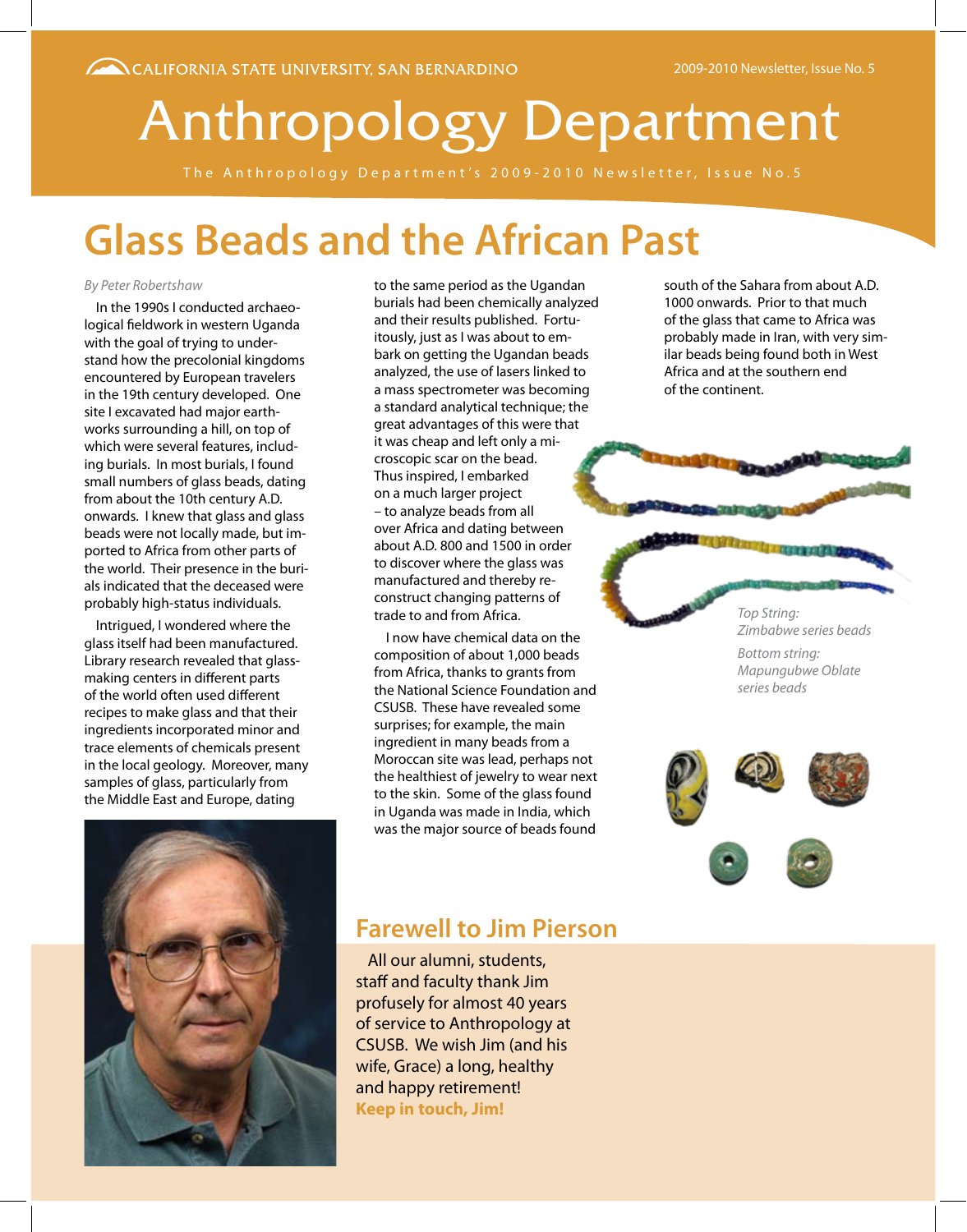### **Anthropology Alumna Elected to Hall of Fame**

Sally Rivera, B.A. 1973, was among the inaugural class of the College of Social and Behavioral Sciences' Hall of Fame. Sally is a retired higher education professional who also continues to be deeply involved in many activities as a leader of the Hispanic community in the Inland Empire. Sally was joined in the inaugural class by another anthropologist, Dr. Yolanda Moses, who earned a B.A. in sociology at CSUSB in 1968, prior to the founding of our anthropology department. Yolanda is a past-president of the American Anthropological Association and now serves as an associate vice chancellor at UC Riverside



**Jennifer Richards**, anthropology major, wrote a book review, "Haunting the Korean Diaspora: Shame, secrecy, and the forgotten war," which has been accepted for publication in the Journal of Contemporary Asia. She has also received an unconditional offer of acceptance into the master of arts program for archaeology at Durham University in the United Kingdom.

**Collette Carnes**, B.A. sociology 2007 & anthropology minor, has been working as at Loma Linda University Hospital. She was recently accepted into the nursing program at Marymount University, Washington, D.C.

**Brandon Fryman**, B.A. 2008, is a student in the master's program in applied anthropology at Cal State Long Beach. After graduation from CSUSB, he spent time in Uganda, working with, and helping, *continued on next page* 



**Dr. Russell Barber** 537-5523, SB-307 rbarber@csusb.edu

**Dr. Anne Bennett** 537-5520, SB-302F abennett@csusb.edu

**Dr. Frances F. Berdan** 537-5505, SB-309 fberdan@csusb.edu

**Dr. Kathleen M. Nadeau** 537-5503, SB-302D knadeau@csusb.edu

**Dr. Wesley A. Niewoehner** 537-5567, SB-313 wniewoeh@csusb.edu

**Dr. James C. Pierson Emeritus** 537-5504, SB-311 jpierson@csusb.edu

**Dr. Peter T. Robertshaw Department Chair** 537-5551, SB-327G proberts@csusb.edu

For advising in the major, please contact any full-time faculty member during their office hours (preferably in person) or by phone or e-mail.

**Anthropology Web site** http://anthropology.csbs.csusb.edu

**Newsletter Editorial Team** Anne Bennett Theo DeHart Alan Llavore Patricia Massei Peter Robertshaw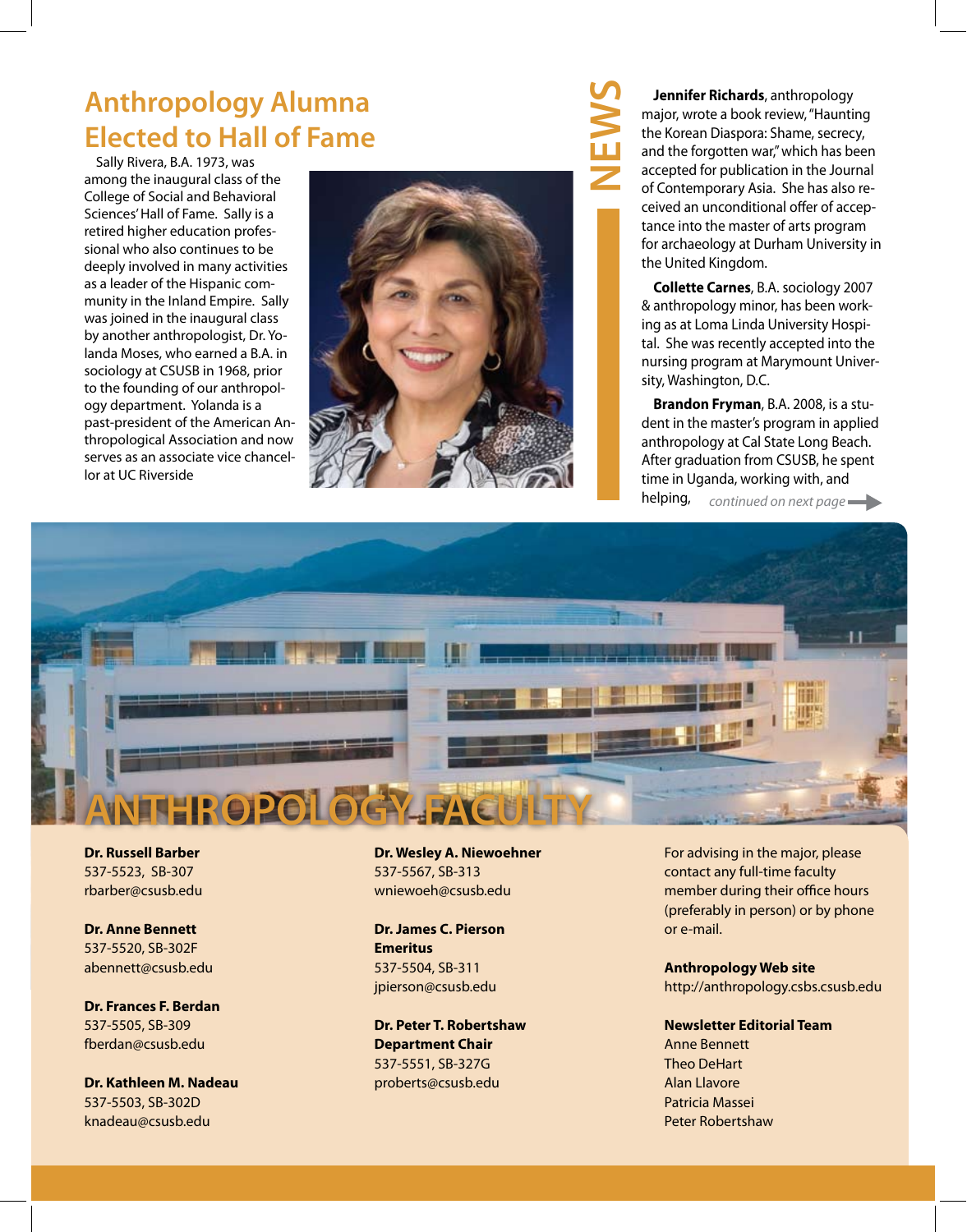20 different orphan-headed families. He is focusing his studies on development in East Africa, concentrating on clean water, disease, NGOs, infrastructure and sustainable living.

**Colin M Tansey**, B.A. 2001, has written a thesis "Anti-Radicalization Efforts Within the European Union:

**College of Social and Behavioral** 

Cry?" – performed as a radio production by Shoestring Radio Theatre of San Francisco. It will air in 2010 on KUSF Radio, Lighthouse for the Blind, at their Web site, and the Public Radio Satellite System. In addition, Linda's play, "Divorce Sale," is to be produced as a Senior Show by the Mingus Union High School in Cottonwood, Ariz., in the

> spring of 2010. This play was first produced off-off-



*(pictured back row L to R) Dr. Niewoehner, Dr. Pierson, Natalie Kahn, Outstanding Service to the Department; and Dr. Robertshaw.*

*Front row (pictured L to R) Corey Ragsdale, Department Honors, Outstanding Academic Achievement , and Anthropology Scholarship; Dr. Berdan, and Bryan Gorrie, Outstanding Academic Achievement and Anthropology Scholarship.*

*Not pictured: Perry Kroh and Jessica Guerrero both received Anthropology Scholarships.*

Broadway by the Manhattan Players. It has had productions since its New York premiere in Australia, the Bahamas, the Solomon Islands and in Oklahoma. This is its first production by a high school drama group.

**Corey Ragsdale**, B.A. 2009, is a student in the biological anthropology Ph.D. program at the University of New Mexico. He is working on several forensic research projects ( such as facial reconstruction) and is studying a Moravian cemetery sample from the Czech Republic, looking for population admixture in what is thought to be a highly homogenous population.

**Alyse Romero**, anthropology major, participated in an archaeological field school last summer at the Eco Museo de Cap de Cavalleria in Menorca, Spain. With fellow students she excavated the Roman city of Sanisera (dated 123 B.C. to 550 A.D.). During excavation she worked in a room that she believed was an animal enclosure due to the large amount of animal bone that was found. She also discovered a Roman coin dated approximately 500 A.D. Alyse says, "Overall it was a great experience and I also did some traveling throughout Europe before and after my course!"

#### Spain and Denmark" for the Naval Postgraduate School. He is a captain in the United States Army.

**Fernando Ocampo**, B.A. 2005, completed his Ph.D. coursework at the University at Albany in May 2009 and returned home to San Bernardino to complete his thesis proposal. He has spent the last three years translating late colonial Nahuatl (Aztec) Passion play texts. Last April, Fernando had the opportunity to conduct research in Mexico City. His dissertation research is geared toward an in-depth analysis of the extant body of colonial Nahuatl Passion play dramas and their significance in Nahua Christianity.

**Linda Stockham**, B.A. 1975 and M.A. special major 1987, former secretary for the departments of anthropology and geography/environmental stdies who lives in West Virginia, will have her latest play – "Do Pigeons

### **News from the Laboratory**  for Ancient Materials Analysis

LAMA has analyzed a fascinating array of materials this last year in collaboration with colleagues in Mexico, France and England.

Chemical analyses of the adhesives from two important Classic Mayan funerary masks found both of them to consist of beeswax. This is interesting since museum curators usually consider beeswax to be used as a modern repair material on ancient artifacts; we now know that it was used anciently as a primary adhesive.

We have also been invited to join an international project to analyze three large Aztec idols made of some kind of resin and perhaps other materials – it's our job to find out exactly what they used.

We also have been sent more samples from the lively Templo Mayor excavations in Mexico City: gooey adhesives from ceremonial knives and mosaic earspools.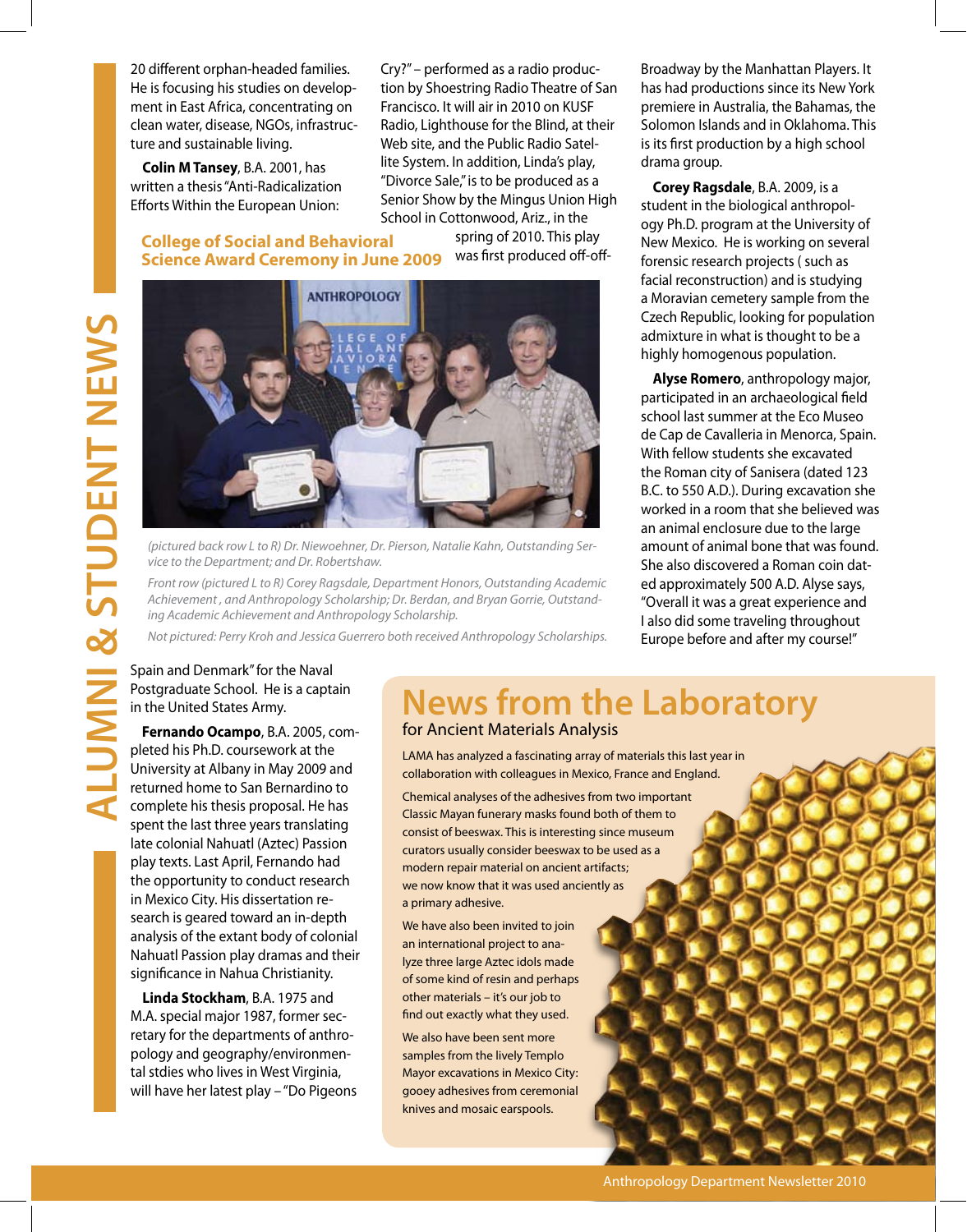Anthropology Museum, both in terms of exhibits and donations. All of the activities listed below have been assisted and enriched by involvement of various students and alumni volunteers.

The last year has been a busy one for The<br>Anthropology Museum, both in terms of<br>exhibits and donations. All of the activi-<br>ties listed below have been assisted and<br>enriched by involvement of various stu-<br>dents and alumni v Handwriting, the exhibit on all aspects of writing, finished its run and was replaced in October of 2009 with The Ottoman Worldview: Piri Reis to Katip Celebi, an exhibit of Turkish maps from the 14th through 17th centuries. Prepared by the Civilization Studies Center at Bahcesehir University in Istanbul, Turkey, this traveling exhibit made its debut and only West Coast appearance at The Anthropology Museum. Later, its other North American showings were at the New York Public Library and Georgetown University; after that, it has a schedule including Paris,



In March 2010, Enduring Change: The Stuart Ellins Collection of Contemporary Native North American Art opened at The Anthropology Museum. This exhibit



Rome, and Djarkarta. The exhibit presented high-quality reproductions of rare Turkish maps that have never been on public view before. These maps show the influence of European Renaissance ideas on Turkish cartography, shifting the emphasis from showing an elegant, geometrically-perfect model of the world to showing a representation of the real world with its irregularities. The exhibit was very well received with a high-profile reception for dignitaries from Turkey and the United States. The Ottoman Worldview was facilitated by the assistance of CSUSB's Center for Islamic and Middle Eastern Studies.



focuses on 20th century Native art from the American Southwest, including ceramic sculptures, sand paintings, jewelry, kachina dolls, musical instruments, and

other classes of art. By the late 19th century, most Native Americans in the Southwest had abandoned traditional arts and crafts with a few exceptions, finding it more convenient to purchase necessary items from trading posts. With the coming of the railroads and the rise of tourism, however, the demand for Native art grew, and revivals took place. Some of this art is reinterpretation of traditional forms for selling to outsiders, some is brand-new in conception. Co-curated by Russell Barber (professor of anthropology and museum director) and Perry Kroh (anthropology major, class of 2010), this exhibit will remain open through at least the fall of 2010.

Finally, the museum was donated a major collection of prehistoric and early 20th century pottery from the Four Corners district of the Southwest. The Webb Collection had been part of the Webb Museum in Claremont, but its mission is paleontology, and these items were given to The Anthropology Museum last fall, with the generous permission of the descendants of the original donors. The collection includes a variety of ceramic forms, many from the Navajo, some from the Anasazi, and a few from other groups, as well.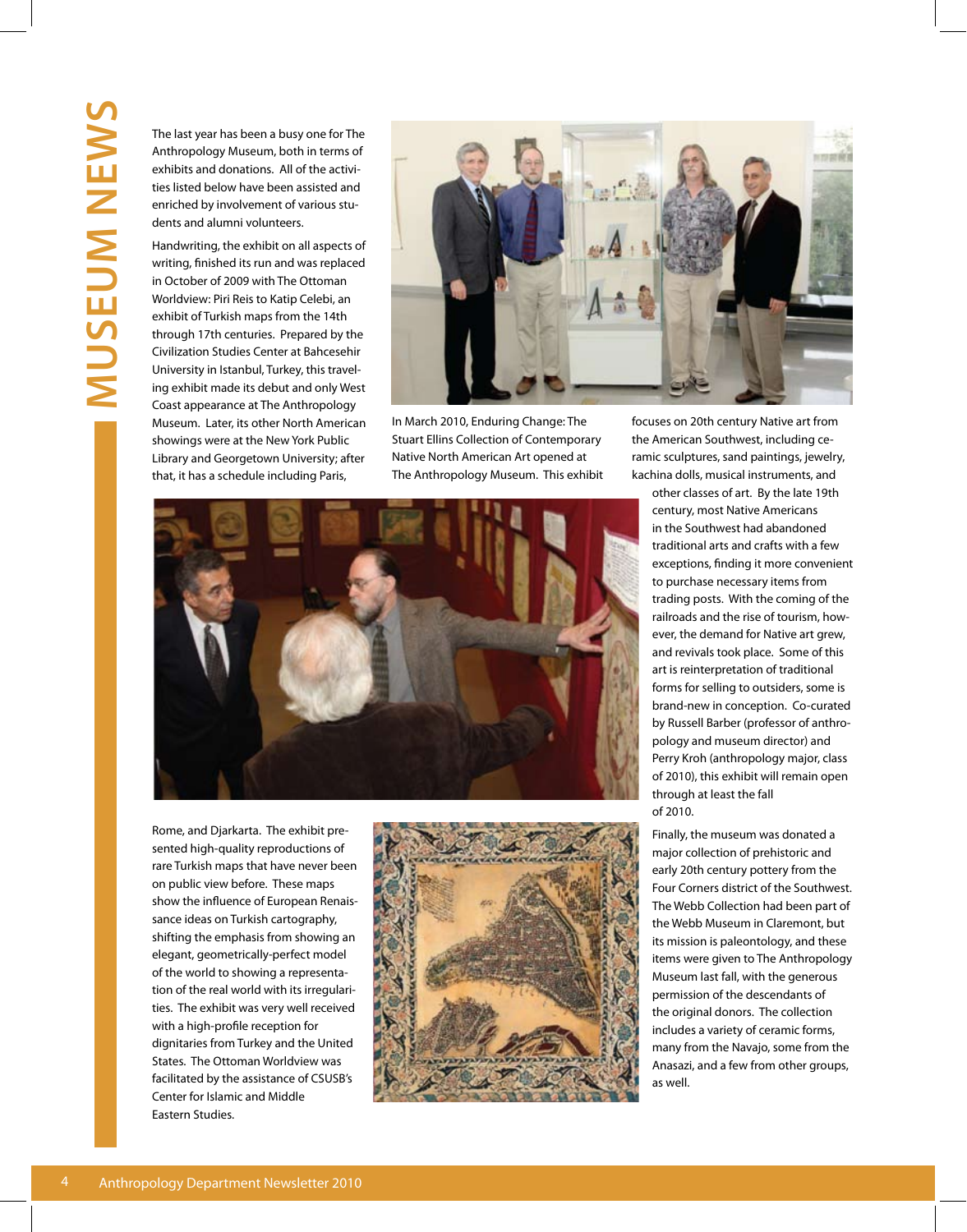Between jobs, family, mid-terms and re-<br>search papers, ALPACA members still fin<br>time to hang out and enjoy the local cul<br>ture. Schedules have been hectic as mar<br>are going through the daunting process<br>applying for grad scho search papers, ALPACA members still find time to hang out and enjoy the local culture. Schedules have been hectic as many are going through the daunting process of applying for grad school, while others are applying for summer internships.

At the beginning of the fall quarter, the annual Pow-Wow at CSUSB brought together old and new club members to enjoy Native American dance, music, food and arts and crafts. Since many club members went to field school this past summer, our next event was a night of pizza, soda and sharing field school experiences. We looked at pictures from Bulgaria, Spain, Peru and Poland while each student shared the ups and downs of attending an archaeological dig in a foreign country. In November, CSUSB's Anthropology Museum was honored to be the first to host the traveling exhibit of seventeenth-century Turkish cartographer, Kâtip Çelebi. Though replicas, these maps have never been viewed outside of Turkey, so this was a real treat. Many volunteers helped set up the exhibit with Dr. Barber and the visiting Turkish museum designers from Bahçeşehir University.

Our final excursion was a cabin trip up to Big Bear. It was a relaxing weekend filled with movies, hiking and a visit to an excavation site. We also got to experience Oktoberfest where ex-president Natalie Kahn and new president Alyse Romero tested their strength in a log sawing contest. Sadly, they lost, but they gave it a good fight.

The winter quarter began with an ethnic dinner night at Casa Maya in Mentone featuring the foods of the Yucatan. In March we had 15 club members signed up to participate in the Walk and Roll: a three-mile walk to help raise scholarship funds for the College of Social and Behavioral Sciences.

On March 1 we attended the much anticipated unveiling of the Stuart Ellins Collection



# **Seeking Support**

The Anthropology Department is very grateful to those who have donated to the department during the last year. As a result of your generosity, we have given some student scholarships and used money to buy materials for exhibits in our Anthropology Museum. Most of our own faculty are also continuing to contribute via payroll deduction to a scholarship fund for our anthropology majors.

We hope that some of you will consider adding your donations to the department or designating a larger gift in your name or in someone else's honor. We have many needs, including scholarships, our Museum, student fieldwork and travel, and lab equipment.

 If you would like to make a donation to the department, either contact Dr. Robertshaw **(proberts@csusb.edu or (909) 537-5551**) or simply send us a check, letting us know if you have a preference for where we put your donation to use.

You can also donate on-line by clicking on the "Give to CSUSB" button on the university's home page (csusb.edu), but please make sure to specify your gift is for Anthropology.

For additional information on how to establish a named or endowed scholarship fund in the college, please contact our director of development, Enrique Gonzalez-Salgado, at **(909) 537-7363.**

of Contemporary Native North American Art, in our Anthropology Museum. Many of us



helped Dr. Barber and co-curator Perry Kroh in setting up the exhibit. Also in the works for this quarter is a visit to the Riverside Metropolitan Museum to see the new exhibit, "Adornment," which features the history of self-expression whether it be clothing, jewelry, hairstyle, surgical enhancement, branding or tattooing. Plans for the spring quarter include: a trip to San Diego's Museum of Man, a vivid cultural experience in Thai Town for Thai New Year in April, The Malki Museum Agave Roast in Banning and an ethnic dinner night at Banig Filipino Restaurant in Moreno Valley for an end of the year celebration.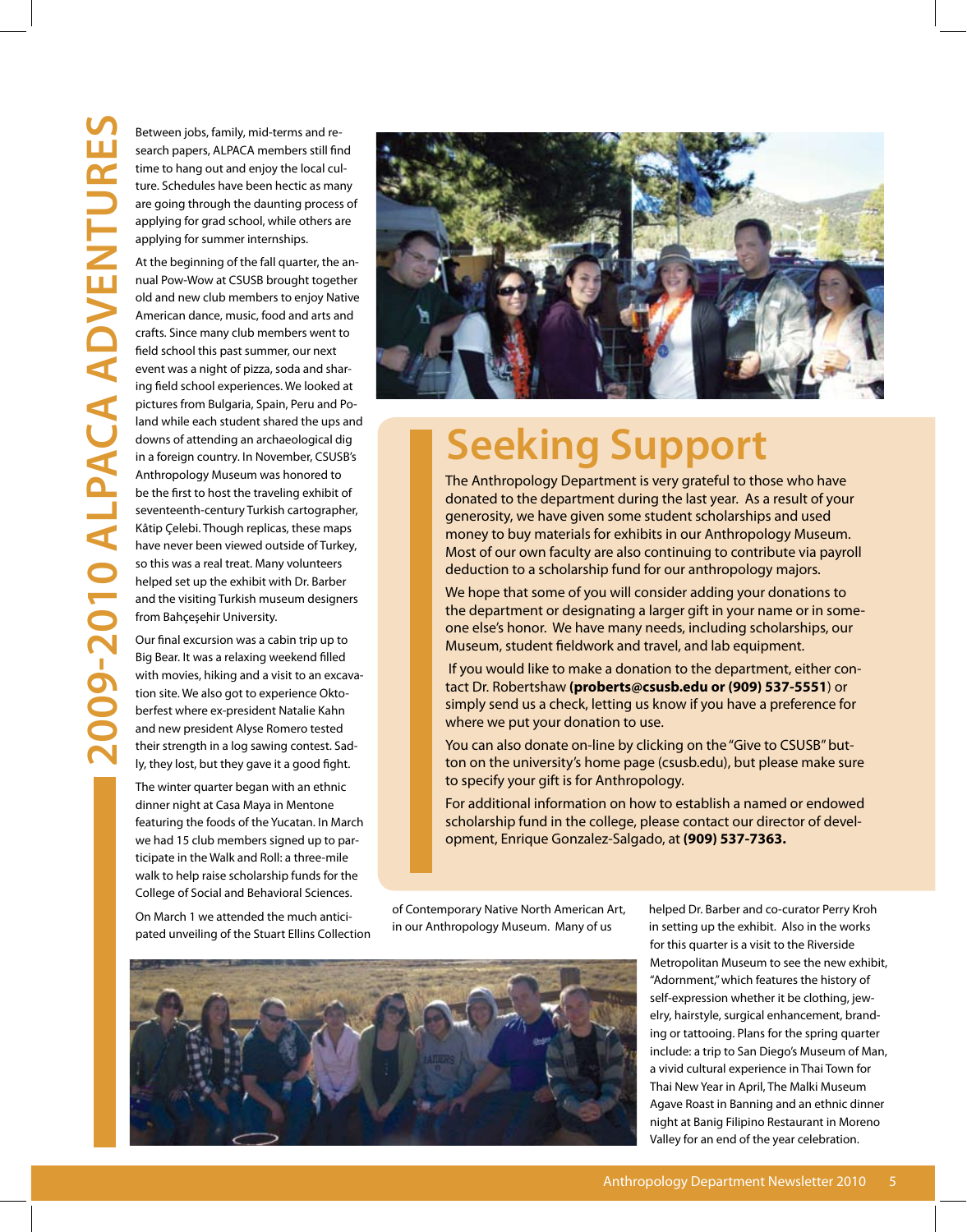

## **FACULTY NEWS**

#### **Russell Barber**

As usual in the last few years, I have been occupied primarily with museum activities. I traveled to Istanbul last summer to facilitate the loan of The Ottoman Worldview exhibit,



arranged for the Turkish team to mount the exhibit, and handled the myriad details that surrounded that project. With the assistance of Perry Kroh (class of 2010), I designed and mounted the Enduring Change exhibit. And finally, I found time for a bit of academic work: finishing an article on numerical place names in California for submission to Names: The Journal of the Onomastics Society and working further on the second edition of my Doing Historical Archaeology.

#### **Kathy Nadeau**

I have been working with a group of Filipino American alumni to form a Filipino American Community Partnership Council. While still very new, we already have formed an executive board with a clear mission statement. As part of our mission, board members plan to form a big brother and big sister like relationship with the students in the Filipino Student Organization (Lubos P.A.S.O.) in support



of their cultural and educational activities. Lubos P.A.S.O. will hold the annual Celebration of Pilipino Culture (CPC) at the Sturges Center in San Bernardino, tentatively, on Saturday, May

8, 2010. Please e-mail knadeau@csusb. edu if you are interested in attending. CPC has become a rite of passage for the

Filipino youth culture, and evokes great pride in the community. It celebrates cultural identity through dance and a musical theatrical performance and is open to the general public.

Also, as one of two co-editors, I have been working on the Asian American Folklore and Folklife Encyclopedia to be published by Greenwood Press. We enter the production stage later this spring and the encyclopedia should be out at the end of this year. Three articles I wrote last year on Marxist Anthropology, Peasant Societies and Ideology and Anthropology will appear this year in the 21st Century Anthropology Reference Research Handbook, published by Sage Publications.

#### **Frannie Berdan**

During this past year I continued to write the seemingly endless book, Aztec Archaeology and Ethnohistory, for Cambridge University Press. In connection with that project, I worked in the storerooms of the Field Museum in Chicago

and the Smithsonian Institution in Washington, D.C., examining, documenting and photographing a truly fascinating array of Aztec objects. These ranged from goblets for drinking



pulque and chocolate (both surprisingly large!) to thin copper axes used for money to magnificent mosaics of turquoise and shells. Research on these turquoise mosaics has led to a larger project that will continue for the next year at least. In December, I was invited to present a paper on "Turquoise in the Aztec Imperial World" at a British Museum conference. I also presented a paper, "Featherworking in the Aztec Provinces" in a symposium at the annual meeting of the Society for American Archaeology in Atlanta, where I also served as a discussant for a symposium on "Recent Investigations on the Sacred Precinct of Tenochtitlan." I continue close research ties with the Templo Mayor project in Mexico City (see section on LAMA). Three articles saw the light of day this past year, two on the Aztec ruler Motecuhzoma, and one on the ancient use of orchids as adhesives (co-authored with two former CSUSB students, Jeff Sahagún and Ed Stark)

#### **Anne Bennett**



In the past year, I started a new research project that focuses on Arab-Americans in the Inland Empire. I received a grant from our college to initiate my

research in summer 2009. The current focus of this new research is on "heritage learners" of Arabic – that is, students with Arab heritage but whose native language is English. CSUSB has been steadily expanding its Arabic program in the past several years, including offering a summer intensive Arabic language institute, which is proving to be a very rich field site. I have thus officially dusted off my ethnographic toolkit and started doing "participant observation" again. I also have a chapter coming out in June 2010 in 21st Century Anthropology: A Reference Handbook, published by SAGE . The chapter , "Women in Anthropology, Linguistic Anthropology, and Middle East Anthropology," traces the history of women practitioners in the discipline as well as the changing trends of their scholarly contributions to the discipline.

#### **Wes Niewoehner**

Last year, I presented my research on Neandertal and modern human finger bones at the Paleoanthropology Society meetings in Chicago. This research was spurred by the recent discovery of probable Neandertal hand remains in Siberia's Okladnikov cave (in the northern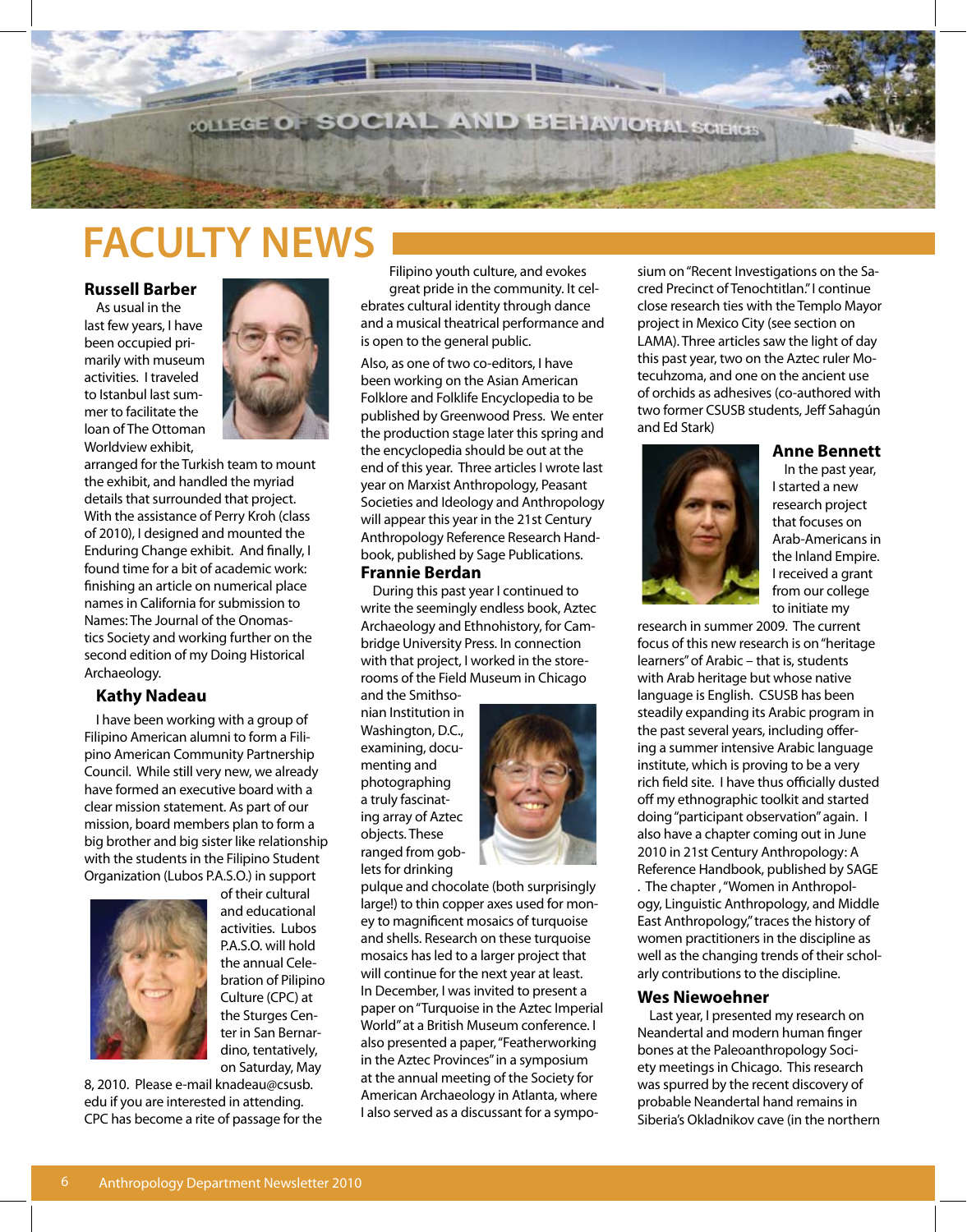

foothills of the Altai mountain range), as well as some probable Neandertal hand remains from the Iberian Peninsula. These are regions where early



modern humans (or Cro Magnon) are found too, so it is possible that these are the remains of modern humans and not Neandertals. I developed statistical procedures to discriminate between Nenadertal and early modern human finger bones that are about 80% accurate. This research will give us a tool for discerning whether sites that contain a few finger bones are the result of early modern human or Neandertal occupation.

The Biological Laboratory collection continues to grow. Every year I manage to add some new osteological material to our teaching collection. Lately, I have focused on acquiring pathological specimens that demonstrate the effects of fractures, trauma and congenital deformations on the human skeleton. Among the new additions are a set of human skeletal growth series standards, a cast of a microcephalic skull, and assorted bones demonstrating healed displaced fractures and bone infections. We are well on the way to amassing a first-class teaching collection.



### **Jim Pierson**

My participation in the Faculty Early Retirement Program will be over at the end of the spring quarter. I am therefore really going to retire this time. I hope to remain active in

departmental activities in one way or another. While I quite successfully avoided

membership on campus-wide committees as a full-time faculty member, I am now involved in some that will help me maintain contact with campus after June. I am going to try to avoid any sentimental rambling here, but I am very fortunate to have been a member of an outstanding department with a truly collegial faculty and students who make teaching very rewarding. There were years in which Frannie and I were the only anthropology faculty, but I believe we now offer a substantial perspective of all four fields in anthropology since we have been joined over the years by Russell, Pete, Kathy, Wes and Anne. Patricia and her predecessor, Linda Stockham, also made life here very pleasant. I hope that the budgetary problems that have increased student fees and decreased faculty-student contact hours and faculty and staff salaries lessen; furlough days and campus closures make retirement seem an easy way out.

My most substantial plans are to spend some time in Australia later this year. It has been more than 40 years since I first went there! It must be time to retire.

#### **Peter Robertshaw**

I have focused my attention this last year on publishing my research on the chemistry of glass beads found on African archaeological sites. Happily this has resulted in three articles: one on beads from a site in Burkina Faso, was published in an edited volume on the archaeology of the Sahel; another, published in a German museum journal, examined beads collected during the course of the 20th century by ethnographers working

in Nupe, Nigeria, which is the only place in sub-Saharan Africa where glass was made from raw materials as a local craft industry in the 19th and 20th centuries; and the last, pub-



lished in the International Journal of Mass Spectrometry, compared results obtained from two different labs and examined the effects of corrosion of glass on the interpretation of the data. Two other papers, one on Moroccan glass and the other on Southern African beads, are also in press in international journals. However, I can't claim all the credit since I have benefited from collaboration with several colleagues around the world.

Another paper I wrote a long time ago also saw the light of day late: "African archaeology in world perspective" was published by the University of Arizona Press in an edited book on Polities and Power: Archaeological Perspectives on the Landscapes of Early States. However, I am most proud of my second children's book, coauthored with Jill Rubalcaba and published at the beginning of this year by Charlesbridge. Every Bone Tells a Story: Hominin Discoveries, Deductions, and Debates, aimed at a middle school readership, has been chosen as a Junior Library Guild selection.

#### **Ellen Gruenbaum**

 A former member of the anthropology faculty from 1986 to 1994 and acting dean of the College of Social and Behavioral Science from 1994 to 1996, has left CSU Fresno and is now the head of the anthropology department at Purdue University in Indiana.

#### **Jennifer Miller-Thayer**

I have been busy teaching and writing since the last newsletter. This past summer I helped to write a grant with UC Riverside's Survey Research Center that is building on my dissertation research on cross-border healthcare access at the U.S.- Mexican border. If it gets funded, I will have a post-doctoral fellowship at UCR. In January 2010 I gave a presentation called "Using U.S. Culture to Teach Cultural Anthropology" as the invited guest speaker at the Annual Gathering of Community College Professors in Paso Robles, Calif. This talk was based on my textbook "Cultures of the United States" which I coauthored with Lauren Arenson.